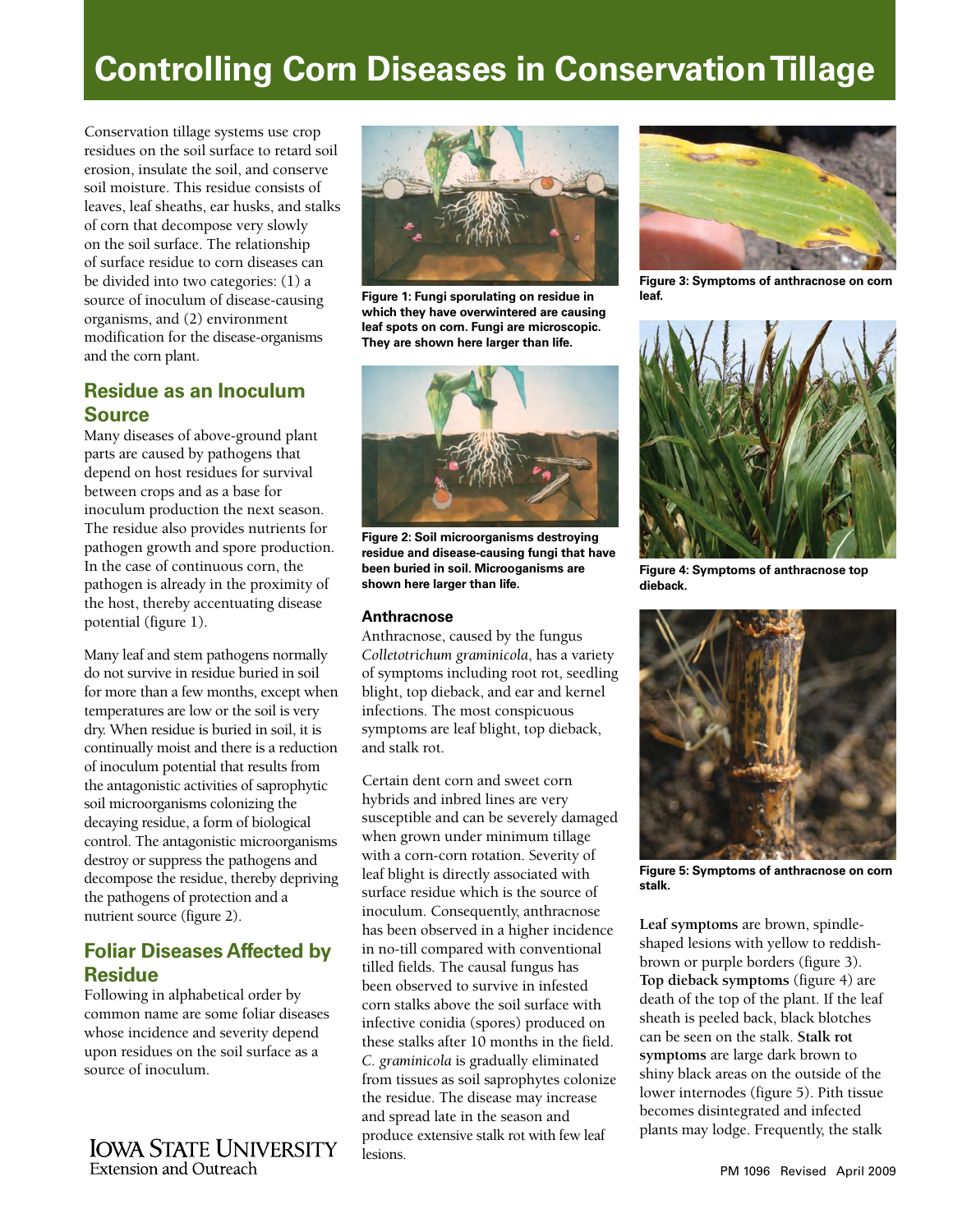above the ear will die four to six weeks after pollination but the rest of the stalk may remain green. Some control is achieved through use of resistant hybrids, crop rotation, and balanced soil fertility.

### **Eyespot**

Eyespot disease, caused by the fungus *Kabatiella zeae*, is a major problem associated with conservation tillage of corn in Iowa. The fungus overwinters primarily in undisturbed stalk and husk debris; therefore, the amount of disease is directly related to the amount of infested corn residue on the surface and the severity of the disease the previous year. Disease is also more severe in continuous corn.



**Figure 6: Symptoms of eyespot.**

Symptoms are small (about 1⁄16 to 1⁄8 inch in diameter), circular tan spots surrounded by a brown or purple ring with a narrow yellow halo (figure 6). The spots increase abundantly on the lower leaves until mid-August when the disease increases very rapidly on the upper leaves of some hybrids. Spots occur on the husks, leaf sheaths, and stalks.

Seedlings and young plants will exhibit symptoms 10 to 12 days after a prolonged rainy period in the spring. Hybrids vary greatly in susceptibility and some fairly resistant dent and popcorn hybrids are available.

Spores of *K. zeae* can be carried by air currents to infect plants in fields, usually late in the season. A farmer should look for symptoms of this disease in early September and if observed, two choices for the next year include planting a resistant variety of corn or rotating to another crop for one or two years.

### **Goss's wilt**

This disease is caused by the bacterium *Corynebacterium nebraskense* and is



**Figure 7: Symptoms of Goss's wilt.**



**Figure 8: Symptoms of gray leaf spot.**

becoming relatively widespread in the western Corn Belt.

The causal bacterium overwinters in infected residue on the soil surface. It serves as the primary source of inoculum although the bacterium also can be seed borne and seed transmitted. Transmission to seedlings occurs at very low rates and thus is not considered a major source of inoculum.

Symptoms are gray-green lesions with irregular margins that enlarge and become brown. Droplets of bacterial exudate may occur on the surface of diseased tissue, appearing as a crystalline substance that glistens in sunlight and looks like dark "freckles" when dry (figure 7). Control may be obtained with resistant hybrids, crop rotation, and use of seed from diseasefree areas.

### **Gray leaf spot**

This disease is caused by the fungus *Cercospora zeae-maydis*. Before 1971, it was considered an obscure disease. Its intensive development in the southern U.S. early in the growing season had been associated with the widespread practice of no tillage.

Gray leaf spot is now prevalent in Iowa. Besides reduced tillage, prolonged high relative humidity and leaf wetness daily for extended periods are conducive for disease development.

Symptoms are long, narrow, rectangular dark brown lesions on the leaf that are delineated by leaf veins (figure 8). Severe stalk rot and lodging may also occur, but these are caused by secondary organisms. Control is resistant hybrids.

### **Northern corn leaf blight**

Outbreaks of northern corn leaf blight, caused by the fungus *Helminthosporium turcicum*, have been associated with mild, moist weather and cultural practices of continuous corn and conservation tillage. The fungus overwinters primarily as conidia on corn residue. Some conidia can survive in soil alone. Most inoculum is probably of local origin with the initial lesions resulting from virulent conidia on corn residue and in soil coming in contact with young plants. Therefore, susceptible hybrids can be more seriously diseased under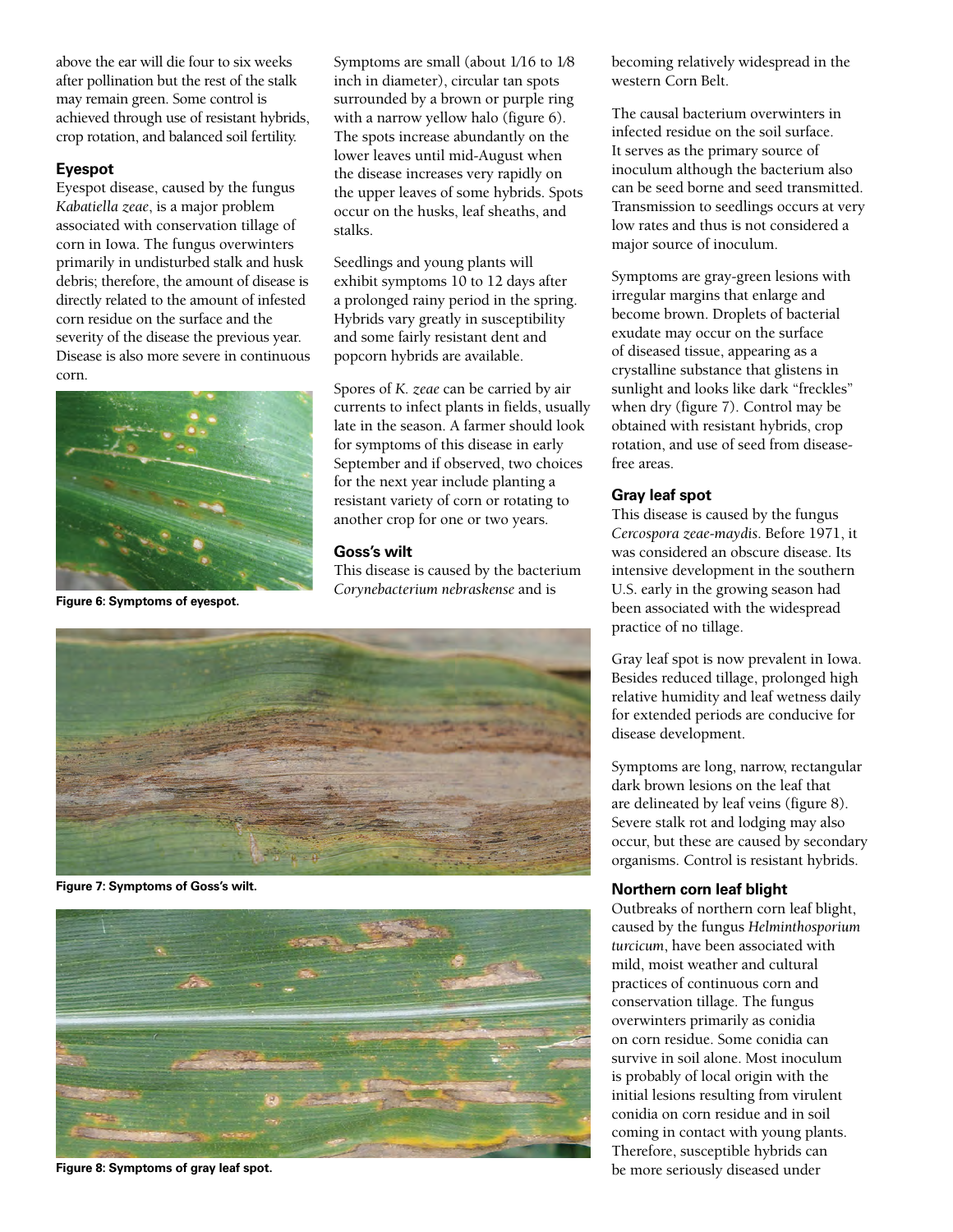

**Figure 9: Symptoms of northern corn leaf blight.**

conservation tillage conditions than with conventional practices. Symptoms are long (up to 6 inches) elliptical leaf lesions that are gray-green to tan (figure 9). Sporulation can be seen on the lower side of the leaf as a black fuzz during the morning while dew is still on the plant.

Two types of resistance are available, monogenic and polygenic. The lesions on monogenic resistant plants will remain gray-green to yellowish with little tan coloration; few spores are produced. This lack of sporulation retards the development of new lesions. Lesions on plants without monogenic resistance have distinct borders between the tan lesion tissue and the green lesion tissue.

New races of the pathogen are present that overcome some sources of the monogenic resistance. Polygenic resistance is manifested through fewer and smaller lesions somewhat resembling a susceptible reaction. However, polygenic resistance is stable and effective against all known races of the pathogen.

## **Diseases Affected by Environment**

Residue may create a soil environment that is favorable for disease early in the growing season and unfavorable for plant growth. Organisms that attack the roots, the root-crown and lower stalk area, and seedlings are soil-borne and well equipped for life in the soil. Burial of residue containing these pathogens usually does not seriously reduce their inoculum potential. Such pathogens have protective mechanisms to retain possession of host residue against other saprophytic soil colonizers or form structures that enable them to survive

outside of the tissue. Therefore, the relationship of these microorganisms to conservation tillage is by surface reducing affecting the environment. This affects disease directly by affecting pathogens or indirectly through host susceptibility.

### **Seedling blight and stunting**

Crop residue on the soil surface affects soil temperature and moisture. Early in the growing season, residue insulates soil from solar radiation, thereby retarding the warming of the soil which remains cooler than plowed soil and creates a favorable environment for disease. The lower soil temperature delays germination, emergence, and early growth of corn. However, several fungi are able to grow well in cool, wet soils and attack the roots of plants.

There is evidence that corn residue can emit water-soluble toxins that percolate into the root zone with rain water and can be taken up by the seedlings. These cause stunting of root growth, top growth, and yellowing of the leaves. This is most apparent with no till corn.

Above-ground symptoms of seedling infection are yellow, wilting and death of leaves, and stunting of the top growth. The young roots will be rotted. The mesocotyl (first internode above the seed) also can be rotted, which impedes movement of water and nutrients from the seed and primary roots to the shoot (figure 10). Seed rots and pre-emergence damping off can be a problem when cool soil or saturated soil conditions persist for extended periods of time. Prolonging the time that the young plant is dependent on the seed for food will provide more time for the soilborne pathogens to attack the seed and



**Figure 10: Seedling blight. The mesocotyl is rotted by soil fungi.**

seedling in the hostile soil environment.

Treatment of the seed with a fungicide is probably the best control of seed rots. Conservation tillage systems that move the residue aside and leave a narrow band of freshly-tilled soil, like till planting, are probably the better systems for avoiding seedling problems in the spring.

### **Stalk rot**

Later in the growing season, conservation tillage may provide an environment that is unfavorable for stalk rot. Stalk rot ordinarily is caused by several different genera of soil fungi. It is considered a stress disease because it is accentuated when plants are stressed during grain filling by drought, hail damage, corn borer injury, extended cloudiness, and leaf diseases. It probably begins as a root rot and crown rot when roots do not receive enough sugar to maintain vigorous life (figure 11). Roots receive sugar as it is made by photosynthesis. However, the amount of sugar produced is determined by several factors including water and minerals available to the plant. Therefore, the stresses leading to stalk rot are environmental factors that reduce sugar making processes, particularly water availability.

More moisture is usually available under conservation tillage than conventional